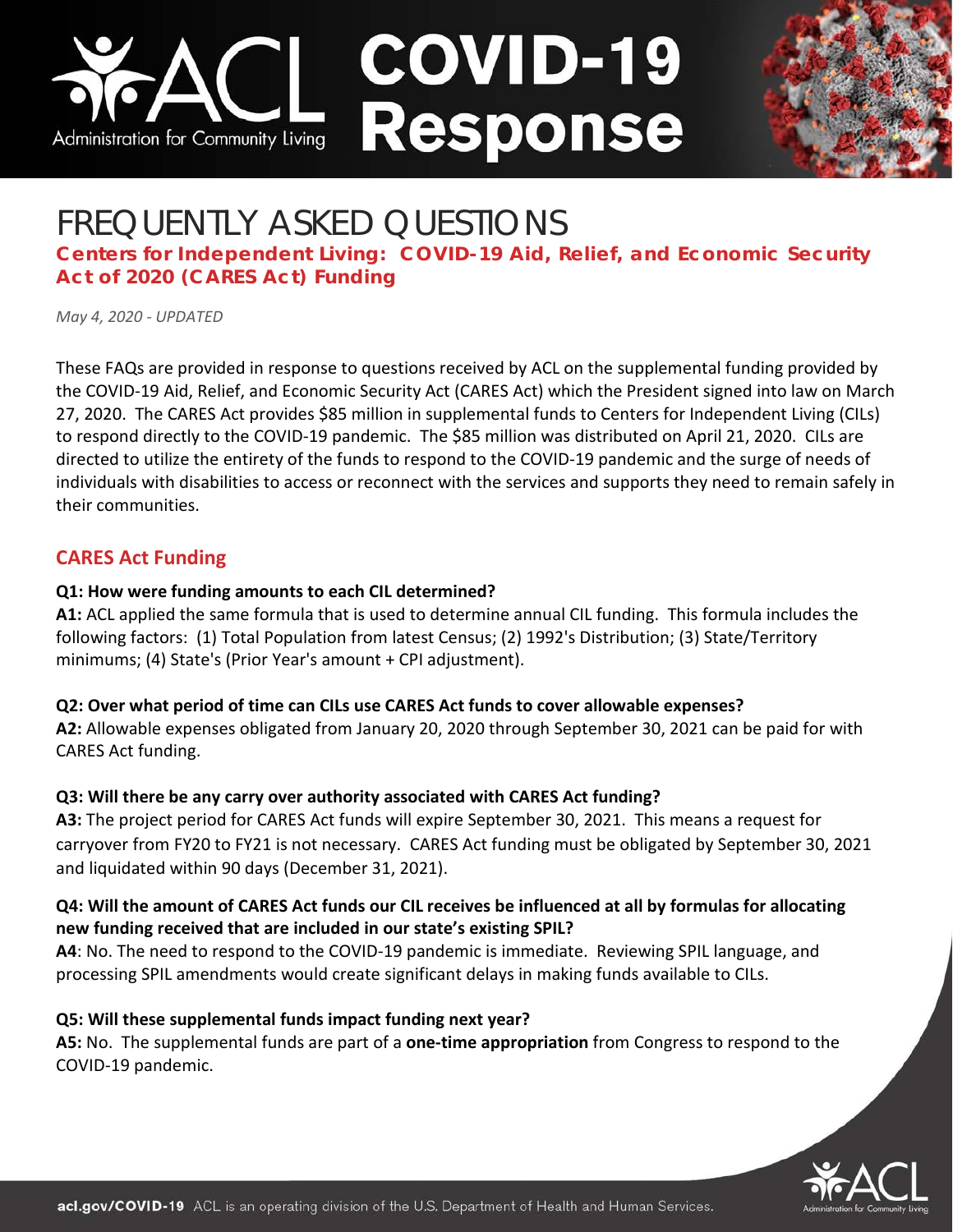## **Q6: Will my CIL be receiving a CARES Act award number in PMS or will CARES Act funding be combined with current Part C awards?**

**A6:** CARES Act funds have appeared in PMS with the same grant number as Part C funding, but with "ILC3" at the end. CILs should assure that funds drawn from "ILC3" are tracked separately from normal Part C funding. Do not comingle Part C and CARES Act funds.

#### **Q7: Can a CIL decline CIL CARES Act funding?**

**A7:** No. CIL CARES Act funding has been fully distributed to federally funded CILs.

## **CARES Act operational activities**

#### **Q8: What are allowable CARES Act operational activities and expenses?**

**A8:** CIL CARES Act supplemental funding must be focused on responding to needs that are the result of the COVID-19 pandemic. There are no changes or expansions to the allowable expenses outlined in 45 CFR 75 or the Rehabilitation Act, as amended (Rehab Act). CILs are especially encouraged to review the section on reasonableness of costs (45 CFR § 75.404) for familiarity.

All allowable expenses prior to the passage of the CARES Act remain allowable. Grantees are expected to make prudent, reasonable decisions regarding the allowability of CIL CARES Act operational costs in the same manner the grantee would determine allowability of operational costs funded by any other funding stream. The following are examples of allowable COVID-19 related operational costs:

- 1. **Technology:** CILs are encouraged to use technology to enable and support the provisions of services. Funds provided under the CARES Act can be used to expand and/or utilize technology for consumers and staff with the intent of reaching more consumers; this may include remote service delivery technology and equipment (e.g. web or cloud based case management systems, laptops, cellphones, assistive technology, and telecommunication). Funding may also support the training necessary for consumers and staff to effectively utilize technology and equipment.
- 2. **COVID-19 Related Supplies:** CILs may purchase goods and services that advance the safety and health of both staff and consumers before, during, and after the delivery of direct services and activities intended to address COVID-19 related needs. Supplies such as masks and gloves are allowable. CILs may purchase personal care necessities (e.g. toilet paper, soap, and hand sanitizer) as well as life sustaining food for consumers who are unable to self-procure these supplies while following social distancing guidelines. CILs are strongly encouraged to partner locally to coordinate on supplies and provisions.
- 3. **Salaries, Wages, and Leave:** ACL has released guidance based on temporary COVID-19 specific flexibilities granted by OMB. These flexibilities are in effect for 90 days or June  $17<sup>th</sup>$ , at which point the flexibilities may be extended. This guidance may be accessed at: [https://acl.gov/sites/default/files/COVID19/C19FAQ-Grants\\_2020-03-30.pdf.](https://acl.gov/sites/default/files/COVID19/C19FAQ-Grants_2020-03-30.pdf)

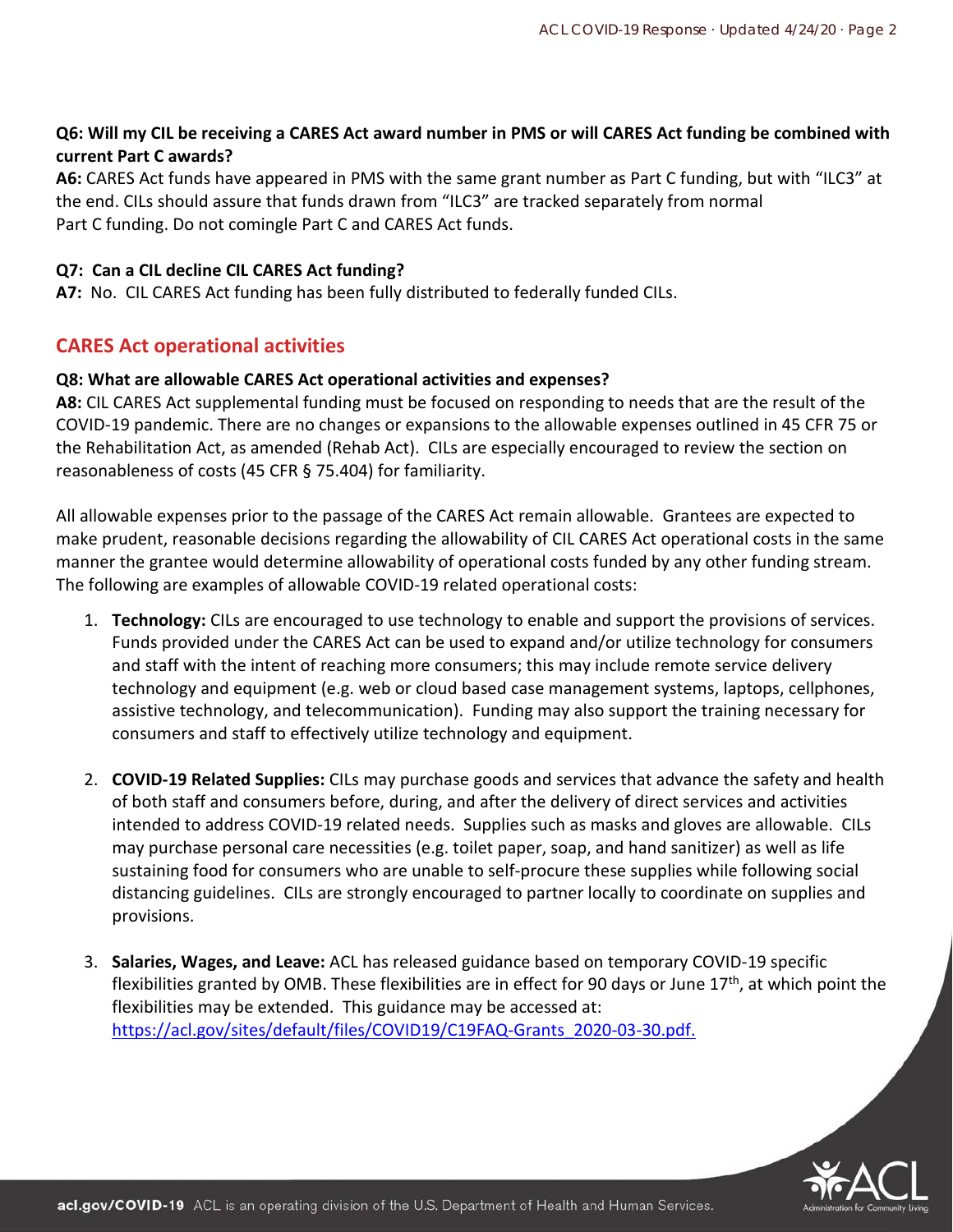Per this guidance, grantees may obligate salaries and benefits to currently active Federal awards consistent with the recipients' policy of paying salaries under unexpected or extraordinary circumstances (such as the COVID-19 pandemic) from all funding sources.

Please note that this flexibility is only allowable if consistent with your CIL's current and approved policies. Failure to have and follow established leave policies addressing these issues would render these expenses unallowable.

Due to the unprecedented nature of the COVID-19 pandemic, ACL understands that CILs may not have had all the policies and procedures in place that would address current and unusual circumstances. CILs should actively develop and/or update their policies and procedures as necessary and have them in place no later than May 31, 2020. Policies and procedures may be made effective retroactive to January 20, 2020. The following are recommended steps you and your leadership team can take:

- Review the policy manual and identify the portion most applicable to the situation. Applicable leave may be a different category of leave.
- The range of allowable activities that staff of a CIL can perform are extremely broad and as such there are any number of different ways a CIL could change its operations in response to COVID-19 demands. A CIL should therefore exercise caution before coming to the conclusion that no workrelated activities can be performed.

Please note that it is not an allowable use of Rehab Act or CARES Act funds to pay wages or benefits for staff who have indicated (or agency leadership has determined) will not return to work. In this case the CIL would utilize polices related to separation of employees.

## **Q9: In addition to regular salaries, can I pay my staff hazard pay if they have been working during the COVID-19 pandemic?**

**A9:** Not all work being done during current stay-at-home orders is considered hazardous (e.g. telework from a remote location). Hazard pay means that employees are paid additional wages for performing hazardous duty or work involving physical hardship, including exposure and potential exposure to the COVID-19 virus. Work duty that requires this hardship that is not adequately alleviated by alternative stations or protective devices are deemed to impose a physical hardship. It is possible and likely that an employee may have some hours that are worked in a hazardous condition and others that are not. CILs are encouraged to have policies in place that adequately support hazard pay decisions including ensuring policies are fair and equitable across the agency. Policies should minimally address:

- What documentation, if any, must be provided to support a hazardous working condition?
- How will the CIL identify which hours an employee is working in hazardous and non-hazardous conditions?
- How does the CIL ensure pay is reasonable and in accordance with similar compensation for similar positions or duties?

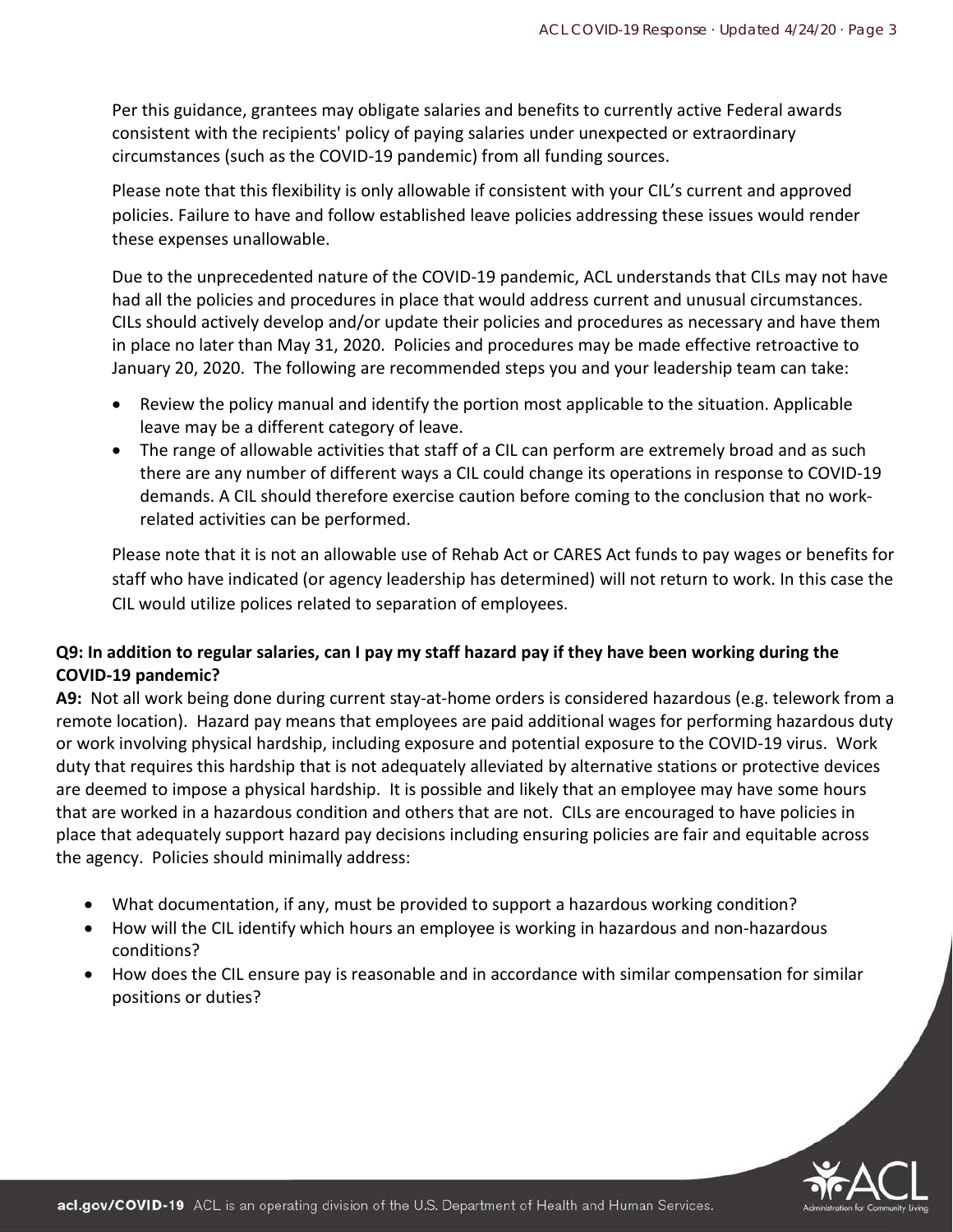## **Q10: Our CIL cannot possibly be open or provide services in any way during the COVID-19 response. Is it allowable to continue drawing CARES Act funds?**

**A10:** It is allowable to take a reasonable amount of time to respond to remote work arrangements, social distancing guidelines, and other constraints that have resulted from the C COVID-19 pandemic. It is not acceptable to suspend all services for the duration of the pandemic. If you have or anticipate a need to suspend CIL services you should contact your program officer immediately for guidance.

## **Q11: Our CIL has furloughed staff who worked on programs previously funded by fee for service activities. Can CARES Act funding pay for these staff?**

**A11:** Any staff conducting allowable COVID-19 related activities may be supported by CIL CARES Act funding.

## **Q12: How long can CIL staff work from alternate locations or provide remote services?**

**A12:** A CIL's service delivery model is determined by the CIL. Salaries and pay for staff providing services from remote or alternate locations are allowable costs. Paid wages for staff who are NOT engaged is CIL activities, and have no plans to do so, are not an allowable cost (see above guidance for covering salaries and wages during COVID-19). Please note this not the same as paying costs related to an employee exiting their employment (severance, leave cash out, etc.) or the normal use of established leave (sick, vacation, etc.).

CILs should actively develop and/or update their policies and procedures as necessary and have them in place no later than May 31, 2020. Policies and procedures may be retroactive to January 20, 2020. Details of health and safety policies should follow the guidance of their state and local government agencies as well as the Centers for Disease Control and Prevention (CDC).

## **Q13: Can we use CARES Act funding to provide services outside our CIL approved service area?**

**A13:** CILs should provide services and carry out activities in approved program service areas. Approved program areas can be either the Part C approved program areas or state specific approaches to the delivery of emergency services included in current or future SPIL as described in the **Disaster Services Policy** issued by ACL in 2018 and found on the ACL webpage at [https://acl.gov/programs/aging-and-disability-networks/centers](https://acl.gov/programs/aging-and-disability-networks/centers-independent-living)[independent-living.](https://acl.gov/programs/aging-and-disability-networks/centers-independent-living)

ACL strongly encourage CILs to review the Disaster Services Policy and/or consult with their federal program officer prior to providing services outside of their approved program service area.

## **Q14: Will the receipt of these funds affect any application we have made or might make for loans to nonprofits through the CARES Act?**

**A14:** ACL is not in a position to provide guidance on requirements of non-ACL programs. CILs are responsible for addressing questions and concerns directly to the agency administering other funds for which a CIL applies.

# **Services Provided in Response to COVID-19**

# **Q15: What are allowable CARES Act CIL program activities?**

**A15:** CARES Act funding is to respond to the COVID-19 pandemic. Funding should support direct services and activities that help people with disabilities stay connected to or reconnect with the services and supports they need to stay safely in their homes.

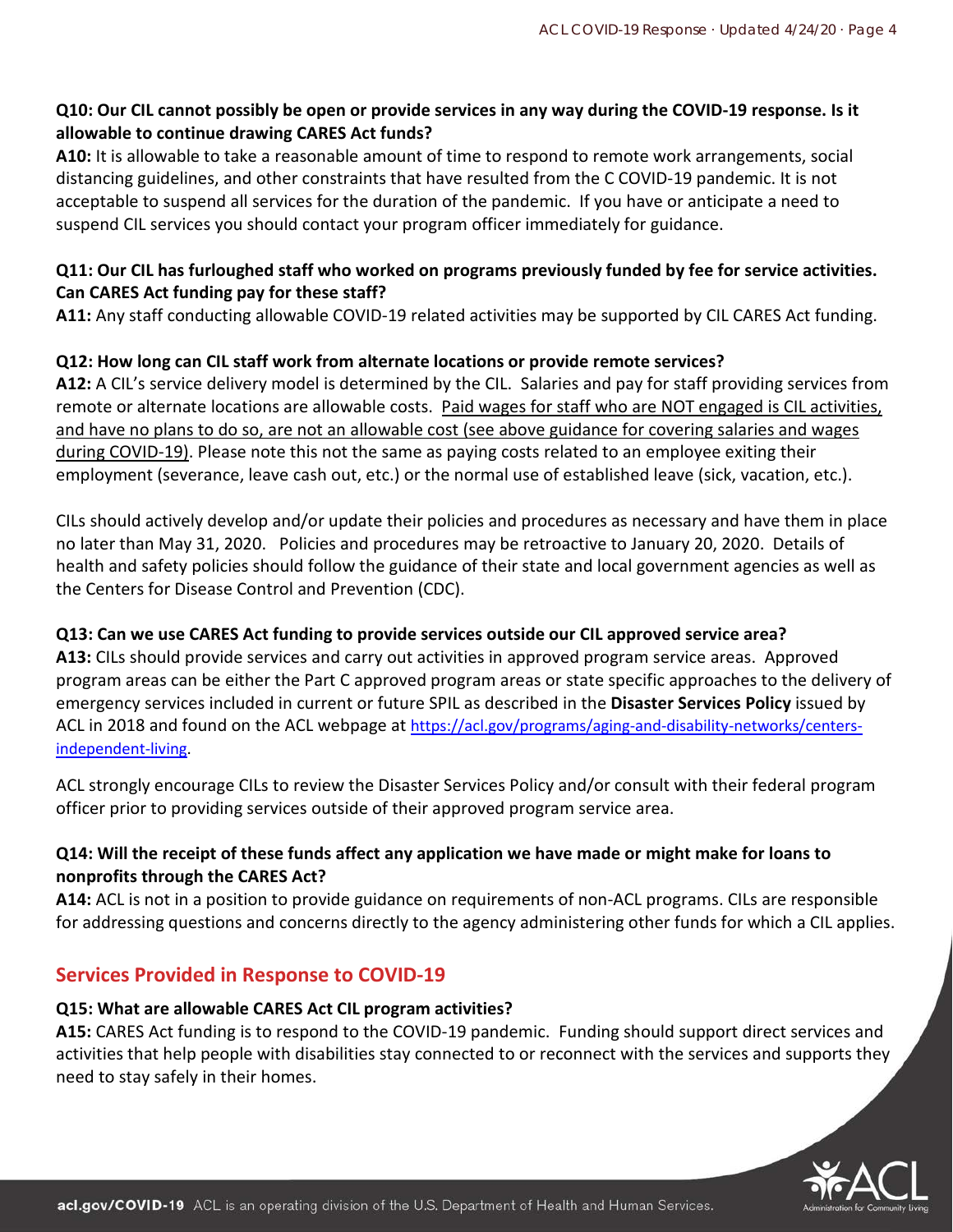Appropriate areas of emphasis include:

- Service coordination during and after the COVID-19 pandemic;
- Services and activities that assist individuals with disabilities who are at risk of being institutionalized to remain in their communities;
- Services and activities that assist individuals with disabilities to move from an institutional setting to a home in a community-based setting;
- Services and activities that address the shortage of accessible housing;
- Partnerships with local agencies that address food insecurity; and
- Systems advocacy to ensure health equity in medical settings.

Whether or not a cost is allowable depends on many variables. Grantees are expected to make prudent, reasonable decisions regarding the use of CIL CARES Act operational costs in the same manner the grantee would determine use of operational costs funded by any other funding stream. Questions to consider include:

- Does the cost align with the CARES Act guidance provided in the CIL CARES Act FAQ?
- Is the expense for an eligible consumer?
- Is the expense necessary to keep staff and/or consumers safe during program related services and activities?
- Does the service address a need documented before or after COVID-19? Timing of the need may impact determination.
- Is the expense reasonable (45 CFR 75.403) and in accordance with other 45 CFR 75 requirements?
- Is the service or activity being performed in a consistent manner and according to current policy? NOTE: If a CIL does not have a relevant policy in place regarding purchasing goods (life sustaining food, PPE, soap, etc.), they should assure it is created and board approved before May 31, 2020.

#### **Q16: How do we get required consumer signatures during stay-at-home and social distancing orders?**

**A16:** The Rehab Act is clear that Independent Living Plans must indicate agreement between staff and consumers. Any format, electronic or otherwise, is allowable as long as that agreement is documented.

Not all documents utilized at a CIL are governed by ACL; for example a Release of Information or personnel documents. Those are governed by rules outside of ACLs jurisdiction and thus CILs are responsible for understanding and implementing each documents requirements. Specifics of how any of these items are defined and administered in a CIL should be documented in CIL policies.

## **Q17: What if a CIL needs to build capacity or alter its operations in order to serve individuals with disabilities during this pandemic?**

**A17:** Given the unprecedented nature of the pandemic, it is likely that demand for services from your CIL will exceed your current capacity. This may result in the need to grow capacity and alter previous methods of operation. ACL and the IL-NET National Training and Technical Assistance Center on Independent Living will continue to provide program-level and CIL-specific support. CILs should proactively seek assistance so that they can serve the unique needs of their communities while utilizing the supplemental funds to address capacity shortfalls.